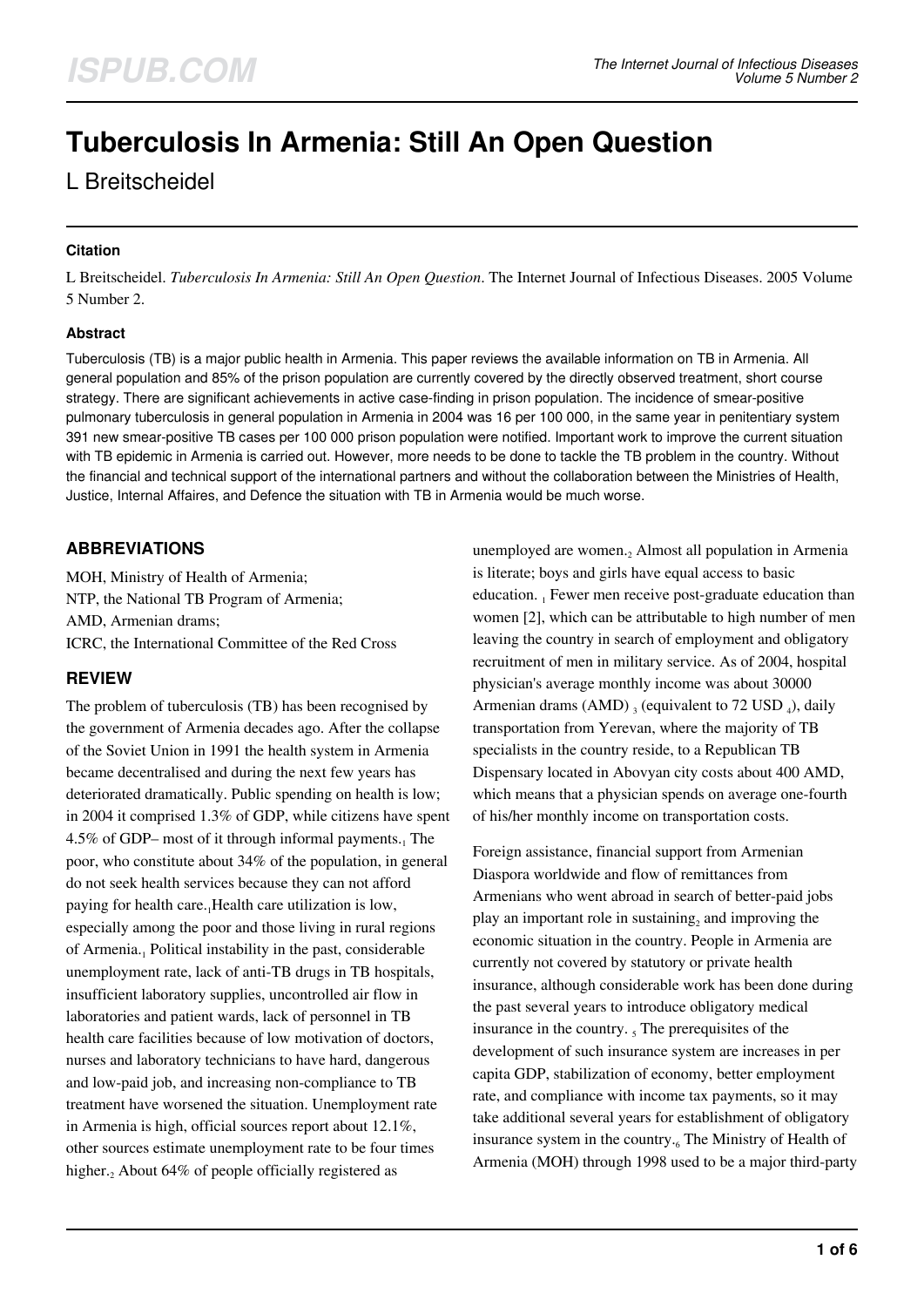payer for basic package health care services for vulnerable groups (e.g. elderly, children). Starting from 1999 this role was taken over by the State Health Agency (SHA), which has been reimbursing health care institutions in 11 regions of Armenia.

Budgetary resources for health care are funded by general tax revenues; the budget is estimated by the MOH, approved by the Ministry of Finance and by the Parliament, after the approval the budgetary resources are distributed between the MOH (about 20%) and SHA (about 80%).<sub>6</sub> Basic package includes, but is not limited to, treatment of TB, STDs, maternity care, psychiatric diseases, and emergency health care. Treatment of vulnerable populations such as prisoners, elderly, and children officially is free of charge. Health service in Armenia for nun-vulnerable groups is predominantly financed by out-of-pocket payments, which were legalized in 1996 according to the Law "On medical aid and medical services for the population".<sub>6</sub> The general population has been reported to be 100% covered by the directly observed treatment, short course strategy (DOTS)  $_7$ , and  $s5\%$  of the prison population has been reported to be covered by DOTS.  $_8$ 

In Armenia, only newly diagnosed patients with pulmonary TB or those having drug susceptible TB are treated with DOTS. Those who have confirmed multi-drug resistance, or chronic cases that have failed treatment according to DOTS, normally should receive DOTS-Plus. DOTS-Plus has not yet been implemented in general or prison population. The "individualised" treatment of these patients is in part covered by state funds, but because of shortage of anti-TB medications in TB hospitals, some of these patients will have to buy anti-TB medications from pharmacies to complete the treatment course, if they can afford paying for these medications which are often expensive. Hovhannisyan et al. report that even patients who belong to vulnerable groups "often must pay out-of-pocket" for pharmaceuticals. $6.6$ It is important to note that prescription usually is not required for purchasing antibiotics in pharmacies in Armenia, leading to possibility of people with TB treat themselves inadequately by improperly used antitubercular medications, varying their dosages and shortening duration of treatment, which may contribute to survival, selection and spread of multi-drug resistant Mycobacterium tuberculosis species.

Active case-finding in general population of Armenia is usually not done, compared to the significant achievements in active case-finding in prison population.

The yearly detection rates of new smear-positive cases of TB in Armenian general population reported to WHO between 1996 and 2001 almost did not change, they ranged between 48 and 62 per 100 000.<sup>9</sup> However, in 2002 and 2003 the detection rate was almost 20-fold higher compared to that in 2001. The data on prevalence of TB in Armenia is lacking. The incidence of smear-positive pulmonary tuberculosis (TB) in general population (per 100 000) in Armenia in 2004 was  $16<sub>7</sub>$  in the same year in penitentiary system 391 new smear-positive TB cases per 100 000 prison population were notified  $_8$ . It has been reported, that about 42% of all new pulmonary TB cases in 2004 were smear-positive $_{10}$ , the remaining 58% of the cases were probably smear-negative. The incidence of smear-positive and smear-negative pulmonary TB in 2004 in general population  $_{10}$  was about 38 per 100 000, and in the prison population  $_8$  1674 per 100 000.

It has been estimated, that number of prisoners  $_{11}$  per 100 000 population in Armenia lies between 100 and 150, which taking into account the Armenian population  $_{12}$  of 3.2 million sums to about 3200 - 4800. The annual turnover of the prisoners in 2004 was 4600.<sub>8</sub> The surveillance on TB among inmates and detainees in Armenia starting from 2004 has improved, currently all detainees are being regularly screened for TB.

Overcrowding in prisons, lengthy incarceration, and rotation of prisoners according to Drobniewski  $_{13}$  increase the probability of infection with TB in inmates. Other factors contributing to higher risk of TB among prison inmates compared to general population are insufficient ventilation, poor hygiene, malnutrition and poor general health condition.<sub>14</sub> The rates of TB in prisons worldwide<sub>15</sub> and in Armenia<sub>s</sub> are much higher than in general population.

Prisoners with TB experience re-entry into the general community and later may be re-incarcerated again, contributing to spill-over of this infection into the community. $_{13}$ Not only prisoners, but also their family, visitors, and the prison staff may become infected with TB and if they go on to develop active disease they will be contagious for other people (see Figure 1).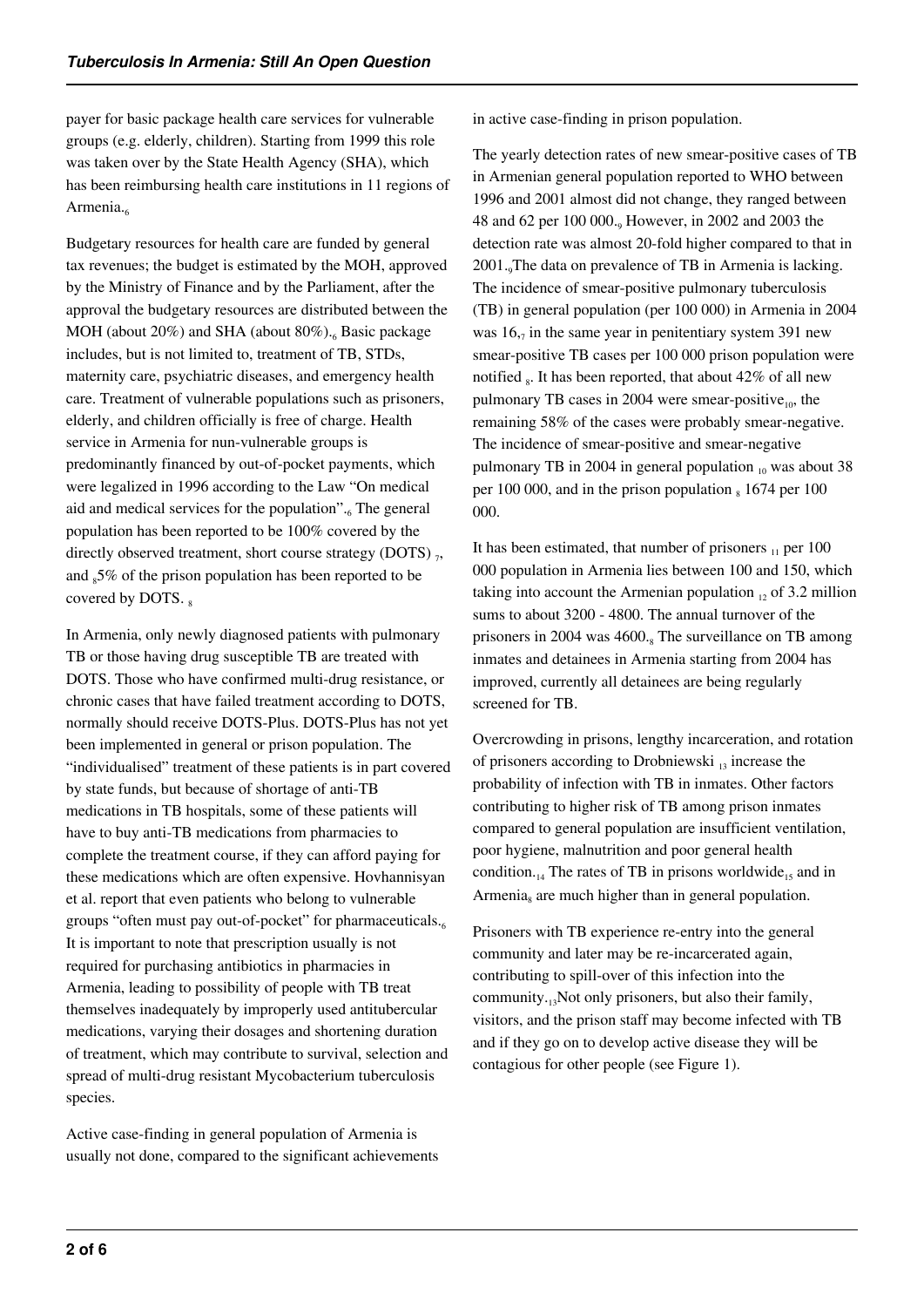#### **Figure 1**

Figure 1: Flow of people contributing to spread of TB in Armenia.



Until 2001 the penitentiary system in Armenia was under the jurisdiction of the Ministry of Internal Affaires, and the pretrial detention establishments were under the jurisdiction of the Ministry of National Security, due to recent reforms both the penitentiary and pre-trial establishments have been transferred to the Ministry of Justice. $16$ The penitentiary system in Armenia is represented by the Criminal-executive Department and 14 following criminal executive establishments: general security institutions (2), medium security institution (1), maximum custody type institution (1), level-6 security institution (1), prison (1), detention houses (6), correctional center with medical department (1), and correctional institution for women and minors  $(1)$ .<sub>16</sub>Some of them are located in old buildings requiring proper renovation, e.g. Sevan correctional facility which was built in 1957 and is "falling apart", despite of several renovation attempts undertaken in this facility. $_{17}$  Human Rights Watch, a non-governmental organization, and the International Prison Support to Prisoners, a local Armenian organization, have considered prison conditions in Armenia as an issue of violation of human rights.  $_{18}$ 

There is almost no information on TB among army recruits, the data on prevalence or incidence of TB or any other disease is routinely not reported for this population. The recruits are screened by the chest X-ray for the TB upon their recruitment as a part of general medical assessment and at least yearly afterwards. If TB diagnosis is confirmed, then the recruit receives DOTS in the Republican TB Dispensary, and after the completion of his treatment course he continues his military service. In the absence of the published information regarding TB issues in army one might

speculate that there might be a TB problem there from the reported data, that the highest number of new cases of smear-positive pulmonary TB in 2002 in Armenia was in the age group 15-24 years, and males were about 5 times more likely to have pulmonary TB as females.<sub>8</sub> However, the detection bias has to be accounted for, because the males (recruits) are routinely screened for TB, and females not.

Important work to improve the current situation with TB epidemic in the country is carried out. The National TB Program (NTP) was adopted by the government of Armenia in 2003. Its objectives are to develop and implement national TB control policy, to implement TB prevention, to detect TB patients, to promote the role of the national reference laboratory, to ensure the treatment of all TB cases, to cooperate with HIV/AIDS Program, to ensure continuous care of TB patients in the penitentiary system as well as after their release, to ensure continuous care of TB patients doing military service as well as after their demobilization, to increase attention and respect for all TB patients and staff employed in TB services, and to ensure the monitoring of the NTP performance.  $\frac{1}{8}$ 

In 2000, an agreement was signed by the International Committee of the Red Cross (ICRC), the Ministry of Justice, the Ministry of Internal Affaires and the MOH to address the TB problem in penitentiary system of Armenia.<sub>16</sub> The annual turnover of people in penitentiary system decreased from 7700 in 2003 to 4600 in 2004 due to changes in Penal Law after Ministry of Justice took over the responsibility for penitentiary system. $_{8}A$  new TB hospital with 250-bed capacity for the prisoners has been built<sub>16</sub>, DOTS has been implemented in correctional system since 2002 and in 2003 also detainees with TB started DOTS in pre-trial detention center of Novbarashen. The TB microscopy laboratory for TB diagnostics in penitentiary system has been rehabilitated and equipped; doctors, nurses and laboratory staff of the Ministry of Justice have had specialised training workshops in TB diagnostics and treatment organised by the ICRC in 2005.19 The Delegation of Médecins sans Frontières (MSF) in Armenia in 2004 announced a program (2005-2008) to combat the problem of multi-drug resistant (MDR) TB in Armenia, and it is planned to treat about 30 new MDR TB cases per year by DOTS-plus, MSF also planned to conduct a population-based survey to measure the magnitude of the MDR TB.  $_{8,20}$  In 2002, the German Agency for Technical Cooperation (Gesellschaft für Technische Zusammenarbeit, GTZ) started providing technical support regarding the following areas: policy, training, surveillance, supervision,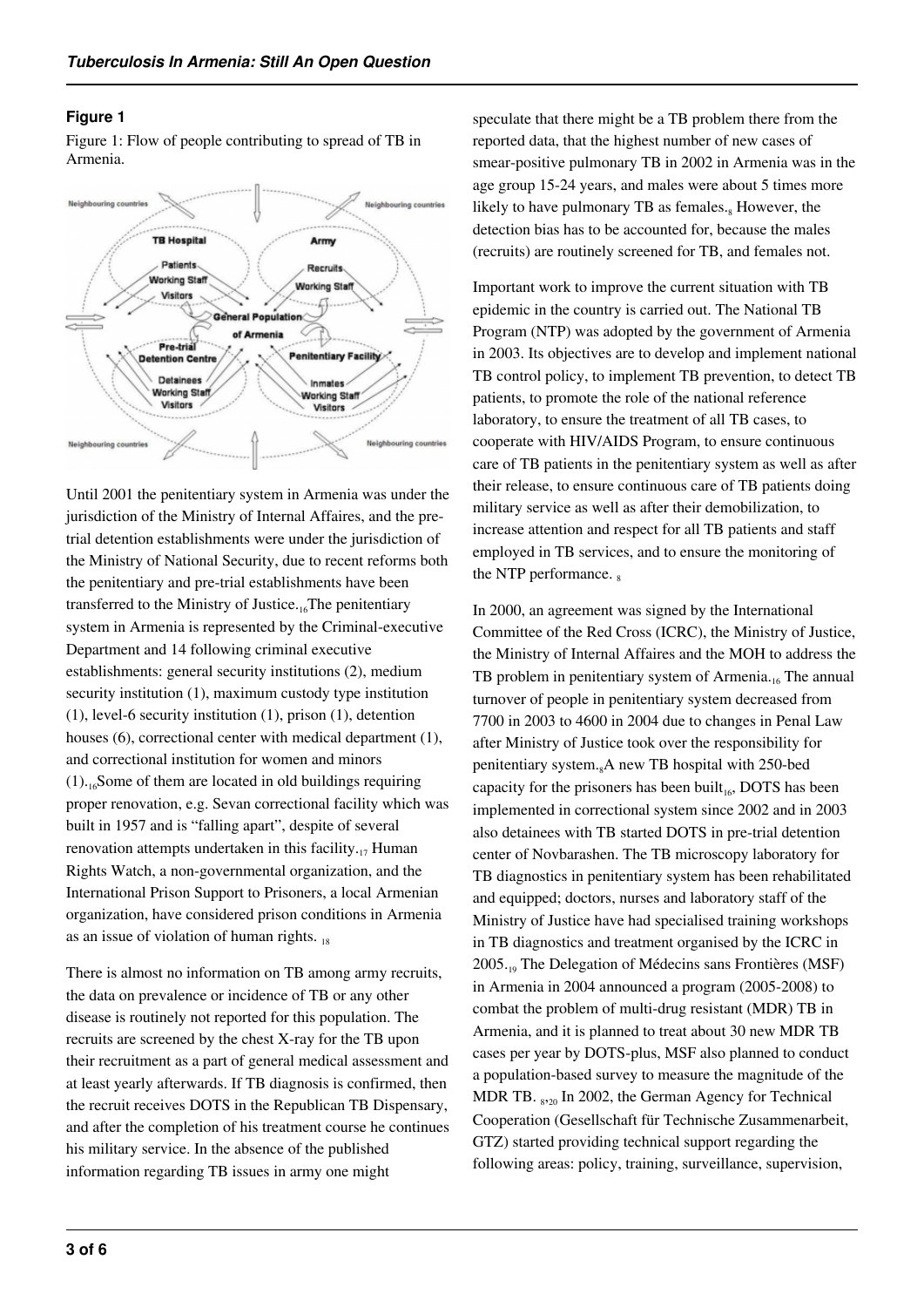laboratory equipment and supplies, and another German Agency - Kreditanstalt für Wiederaufbau, provides financial support for first-line anti-TB medications, laboratory equipment and supplies.<sub>8</sub> CDC in collaboration with the MOH in Armenia and Georgia in 2003 developed a "Development of Multiple-drug Resistant Tuberculosis Surveillance and National TB Program Evaluations, Republics of Armenia and Georgia" project<sub>21</sub>; one of its tasks is estimation of the prevalence of TB and MDR TB in Armenia.

As reported by Vink et al, effective collaboration between the NTP, Ministry of Justice and non-governmental organizations is still missing. $s$ 

In conclusion, more transparency regarding health status of the recruits and health status of detainees and convicted individuals has to be achieved; proper quality control system of the TB diagnostics is required; all people with pulmonary TB including MDR cases need to have access to treatment that will not only temporarily stop them from being infectious, but also completely cure them from TB once and for all; a common TB database where all data on TB in general and vulnerable population groups will be entered by all parties involved in TB management needs to be established; properly designed cross-sectional surveys and prospective studies need to be conducted and the results published in peer-reviewed journals.

# **CORRESPONDENCE TO**

Lusine Breitscheidel, M.D., MPH Kendle International Inc. Stefan-George-Ring 6, 81929 Munich, Germany Phone: 49 89 993913380 Fax: 49 89 993913418 E-mail:

breitscheidel.lusine@kendle.com

#### **References**

1. National Statistical Service of Armenia. Social Snapshot and Poverty in Armenia. Statistical Analytical Report Based on the Results of the 2004 Nationwide Sample Survey of Households. 2006. Available from

http://www.armstat.am/Publications/2006/PV\_04/index.html . Accessed 24 July 2006.

2. Bureau of Democracy, Human Rights, and Labor.

Armenia: Country Reports on Human Rights Practices-2000. 2001. Available from

http://www.state.gov/g/drl/rls/hrrpt/2000/eur/. Accessed 15 July 2006.

3. Information Analytic Center for Economic Reforms of Republic of Armenia. Andranik Margaryan's four-year term as a Prime Minister of RA. 2004. Available from

http://www.gov.am/enversion/premier\_2/engreform.zip. Accessed 15 July 2006.

4. www.coinmill.com. The currency converter. 1000 AMD=2.39 USD. Available from

http://coinmill.com/AMD\_USD.html, last updated on July

24, 2006 from Bloomberg. 5. Rein A. Armenian Government unveils health insurance plans. Available from http://www.eurasianet.org/resource/armenia/hypermail/2000 08/0016.html. 2000. Accessed 24 July 2006. 6. Hovhannisyan S, Tragakes E, Lessof S, Aslanian H, and Mkrtchyan A on behalf of the European Observatory on Health Care Systems. Health Care Systems in Transition: Armenia. 2001. Available from http://www.euro.who.int/document/e73698.pdf. Accessed 24 July 2006. 7. WHO Regional Office for Europe. Basic statistics from the tuberculosis database: Armenia. Available from http://www.euro.who.int/tuberculosis/ctryinfo/DatabaseExtr action?Country=ARM&CtryName=Armenia&language=. Accessed 15 July 2006. 8. Vink K, de Colombani P, Mosneaga A, et al. WHO Regional Office for Europe. Tuberculosis assessment mission to Armenia. 2005. Available from http://www.euro.who.int/document/TUB/TubArmAss.pdf. Accessed 15 July 2006. 9. WHO Regional Office for Europe. Basic statistics from the tuberculosis database: Armenia. Available from http://data.euro.who.int/cisid/?TabID=94167. Accessed 15 July 2006. 10. WHO Regional Office for Europe. Basic statistics from the tuberculosis database: Armenia. Available from http://data.euro.who.int/cisid/?TabID=94166. Accessed 15 July 2006. 11. Buchmayer S. Assessment of alternative sentences in Armenia. Presented to OSCE Yerevan Office. 2005. Available from http://www1.osce.org/documents/oy/2005/04/13773/en. Accessed 15 July 2006. 12. National Statistical Service of Armenia. Sociodemographic data. 2006. Available from http://docs.armstat.am/nsdp/. Accessed 24 July 2006. 13. Drobniewski F. Tuberculosis in prisons-forgotten plaque. Lancet 1995; 346: 948-949. 14. Braun M, Truman B, Maguire B, et al. Increasing incidence of tuberculosis in a prison inmate population. JAMA 1989; 261:393-397. 15. Reyes H, Coninx R. Pitfalls of tuberculosis programmes in prisons. BMJ 1997; 315:1447-1450. 16. The Government of the Republic of Armenia. Final report relative to the report presented by the European Committee for the Prevention of Torture And Inhuman or Degrading Treatment or Punishment (CPT) After the visit to Armenia, from 6 to 17 October 2002. Available from http://www.gov.am/enversion/reform\_12/cpt.htm. Accessed 15 July 2006. 17. Petrosyan S. It will take ten years for prisons to conform to the law. 2006. Available from http://www.hetq.am/eng/society/0604-kosh.html.Accessed 15 July 2006. 18. Gevorkyan K. The rights of prisoners in Armenia. The Armenian Law Review. 2006. Available from http://www.armlawreview.org/articles/prisoners.html. Accessed 15 July 2006. 19. ICRC Annual Report 2005. Armenia. Available from http://www.icrc.org/Web/Eng/siteeng0.nsf/htmlall/6PNLDF/ \$FILE/icrc\_ar\_05\_armenia.pdf?OpenElement. Accessed 15 July 2006. 20. Krikorian O. MSF Launches MDR Tuberculosis Program in Yerevan. 2004. Available from http://www.hetq.am/eng/society/0412-msf.html. Accessed

24 July 2006.

21. Patel N, Ijaz K, McNabb S. Updating the TB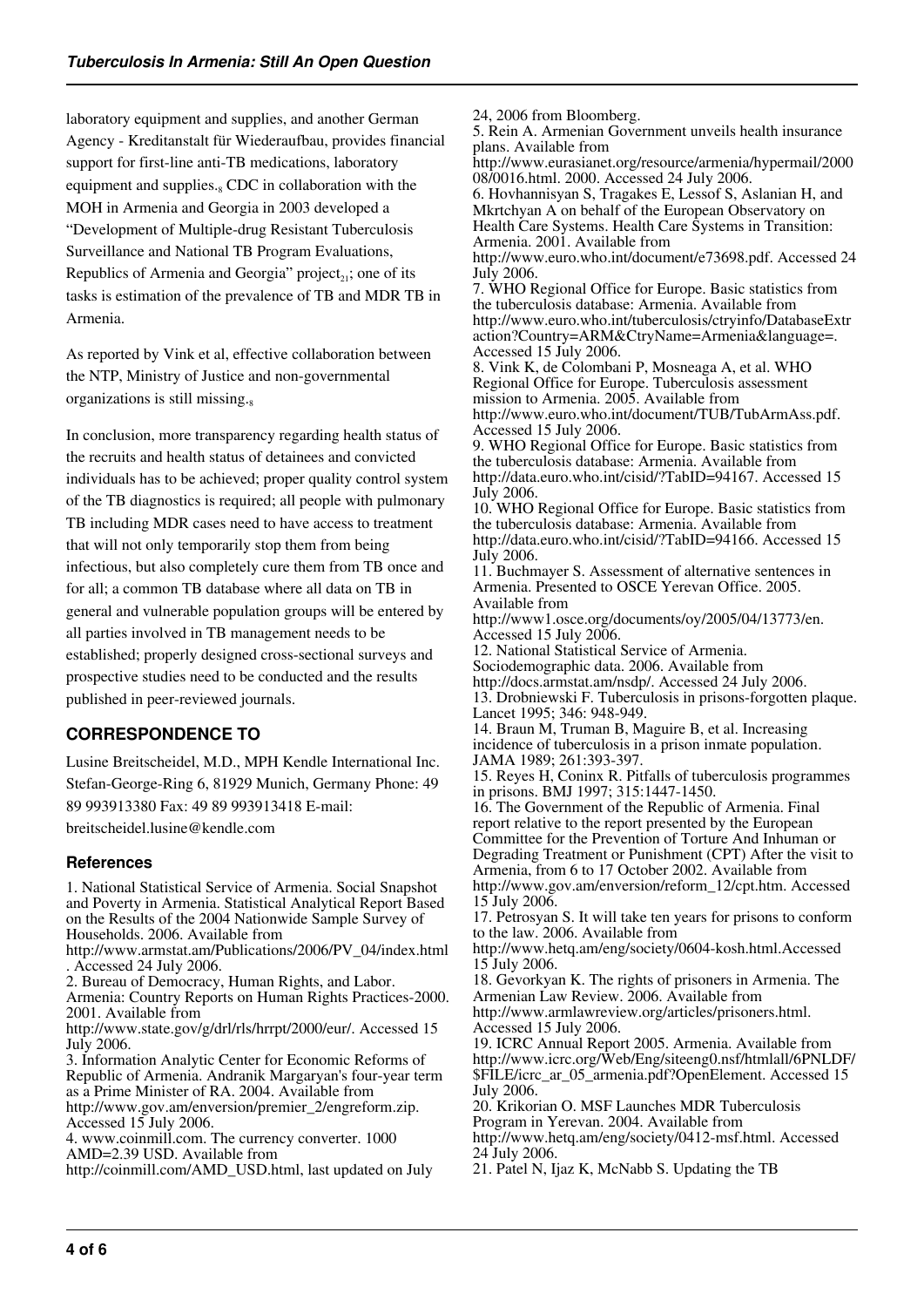Biotechnology Engagement Project in the Republics of Armenia and Georgia, 2005. Available from

http://www.cdc.gov/nchstp/TB/notes/TBN\_1\_06/surveillanc e.htm. Accessed 15 July 2006.